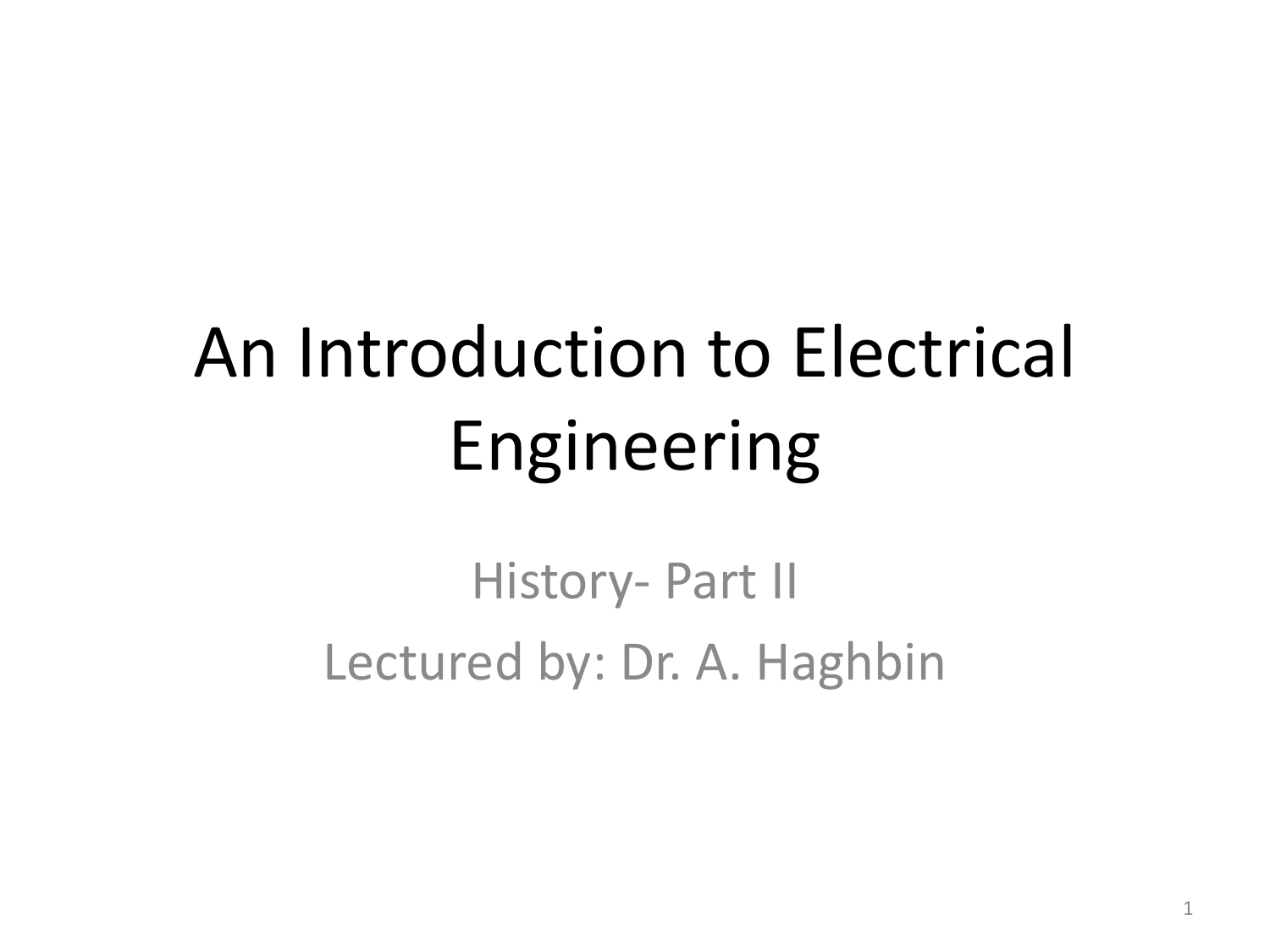- In 1873 James Clerk [Maxwell](https://en.wikipedia.org/wiki/James_Clerk_Maxwell) stimulated several theorists to think in terms of [fields](https://en.wikipedia.org/wiki/Field_(physics)) described by [Maxwell's](https://en.wikipedia.org/wiki/Maxwell) equations.
- Bringing together for the first time electricity, [magnetism](https://en.wikipedia.org/wiki/Magnetism), and light as different manifestations of the same phenomenon.

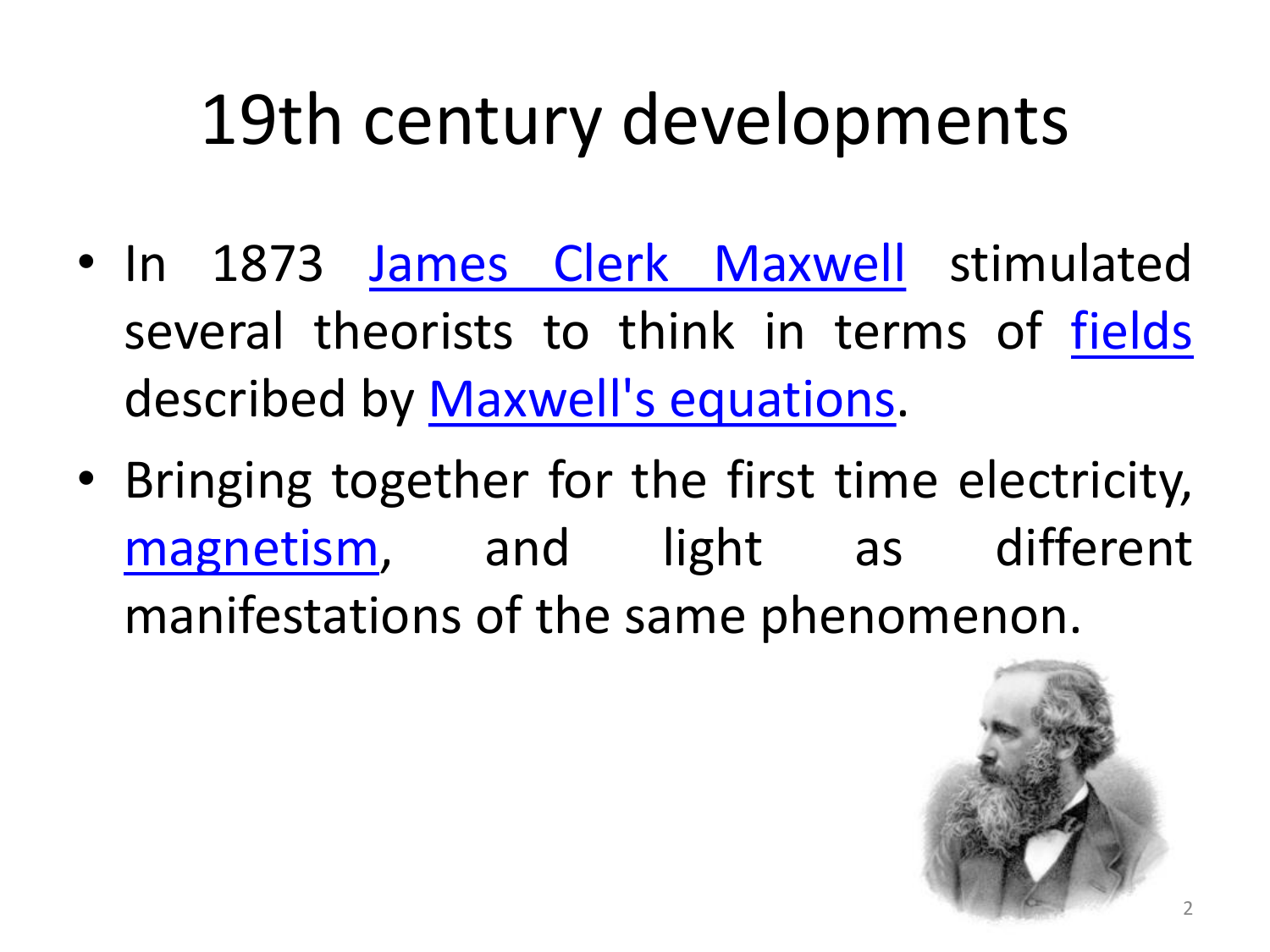- Maxwell's [equations](https://en.wikipedia.org/wiki/Maxwell) for electromagnetism have been called the "second great unification in physics" after the first one realized by Isaac [Newton.](https://en.wikipedia.org/wiki/Isaac_Newton)
- The unification of light and electrical phenomena led to the prediction of the existence of radio [waves.](https://en.wikipedia.org/wiki/Radio_waves)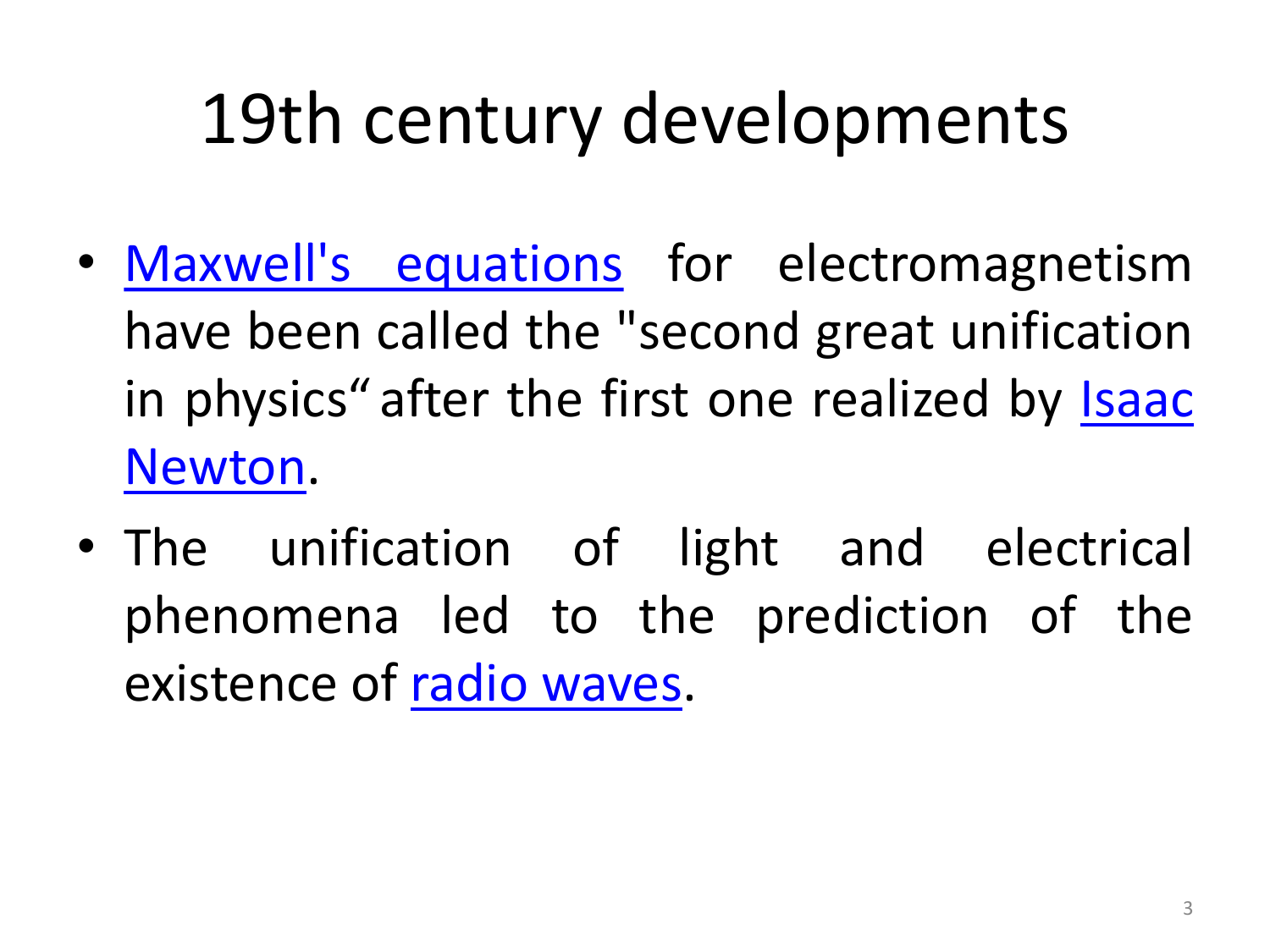- During the latter part of the 1800s, the study of electricity was largely considered to be a subfield of [physics.](https://en.wikipedia.org/wiki/Physics)
- It was not until the late 19th century that [universities](https://en.wikipedia.org/wiki/University) started to offer [degrees](https://en.wikipedia.org/wiki/Academic_degree) in electrical engineering.
- Darmstadt University of [Technology](https://en.wikipedia.org/wiki/Darmstadt_University_of_Technology)
- [Massachusetts](https://en.wikipedia.org/wiki/Massachusetts_Institute_of_Technology) Institute of Technology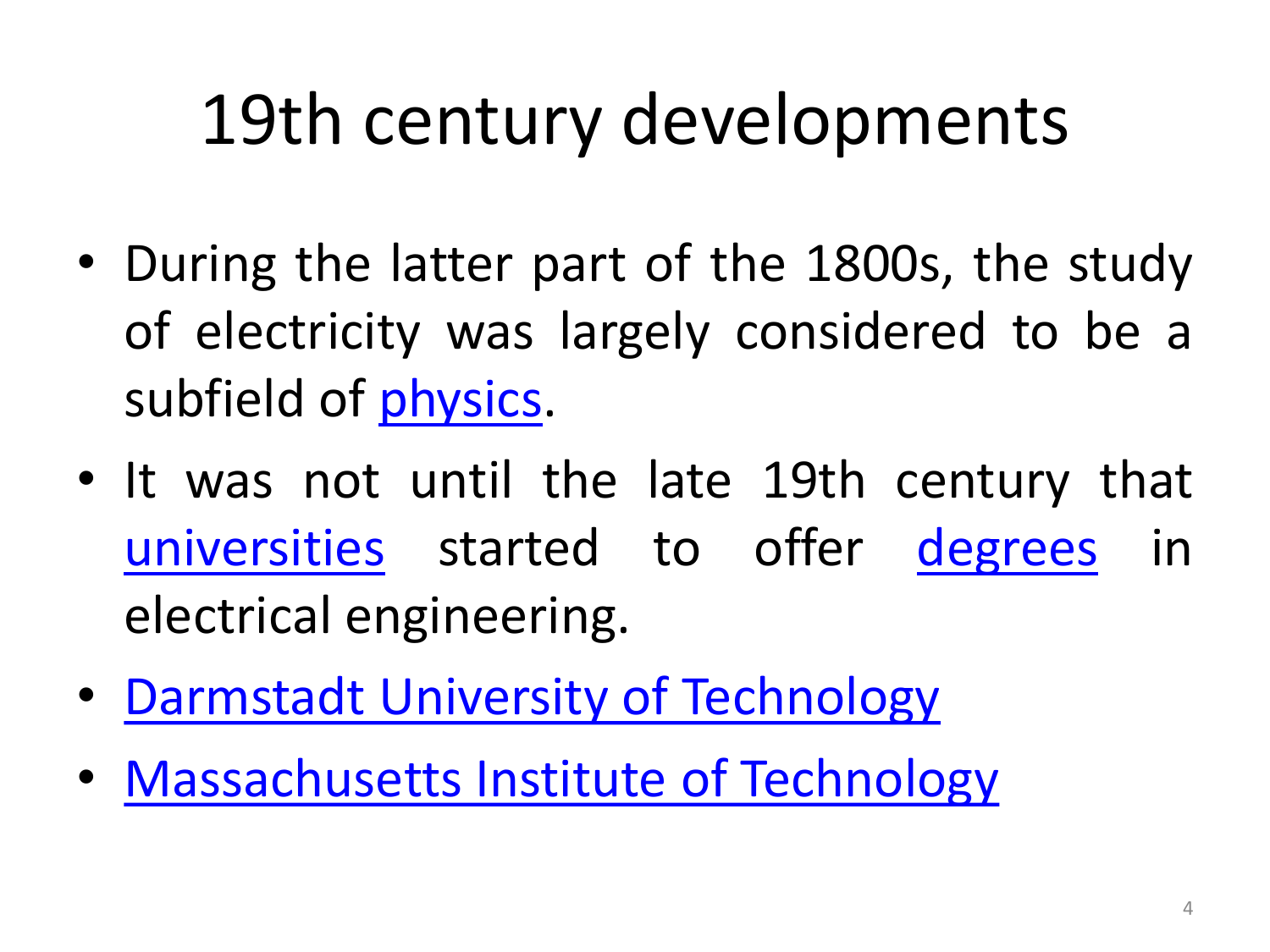- Cornell [University](https://en.wikipedia.org/wiki/Cornell_University)
- [University](https://en.wikipedia.org/wiki/University_College_London) College London
- [University](https://en.wikipedia.org/wiki/University_of_Missouri) of Missouri



- During this period commercial use of electricity increased dramatically.
- Starting in the late 1870s cities started installing large scale electric street lighting systems based on arc [lamps](https://en.wikipedia.org/wiki/Arc_lamp).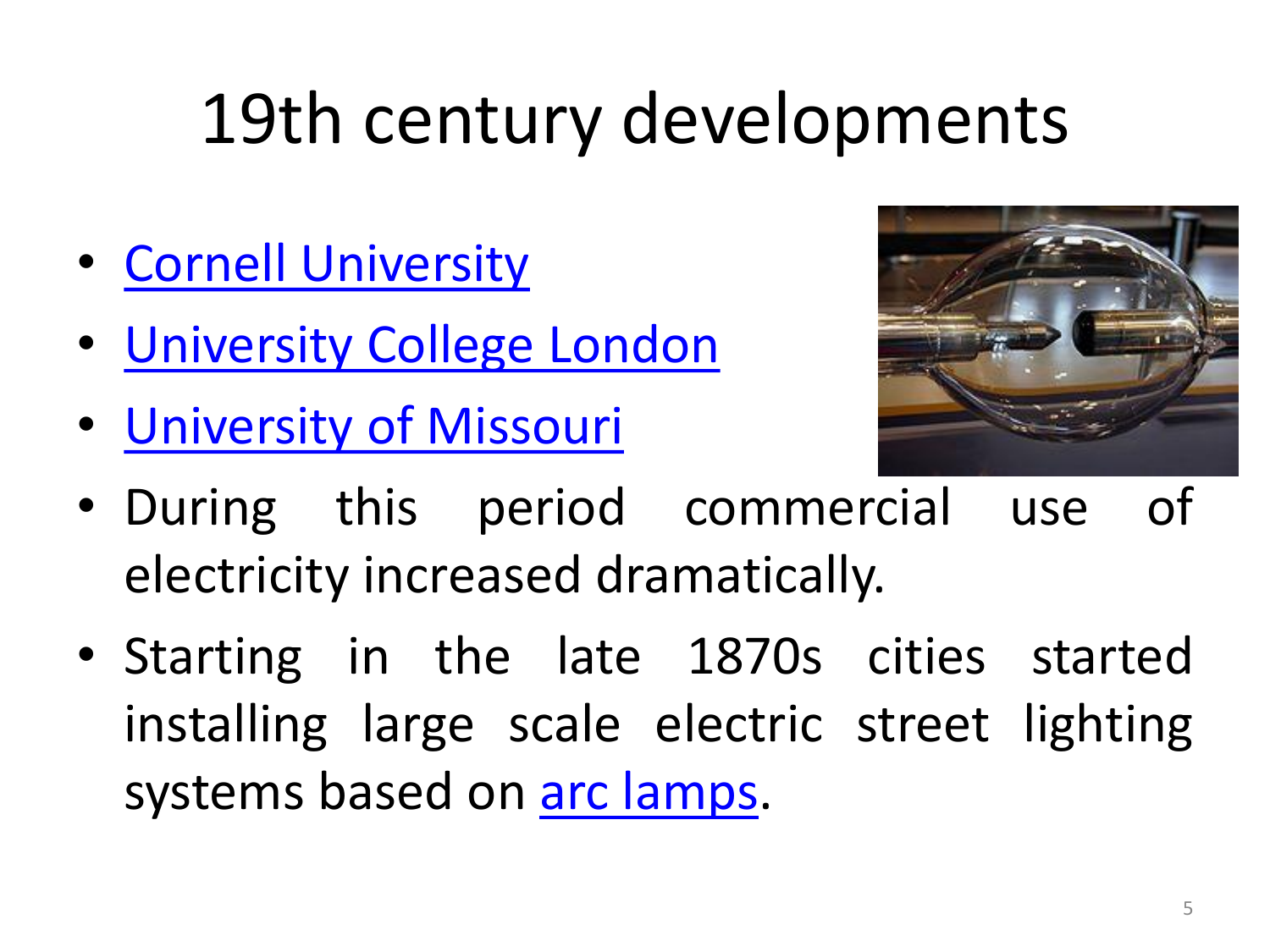- After the development of a practical [incandescent](https://en.wikipedia.org/wiki/Thomas_Edison) lamp for indoor lighting, Thomas Edison switched on the world's first public electric supply utility, using what was [considered](https://en.wikipedia.org/wiki/Direct_current) a relatively safe 110 volts direct current system to supply customers.
- Phonograph for the mechanical recording and reproduction of sound.

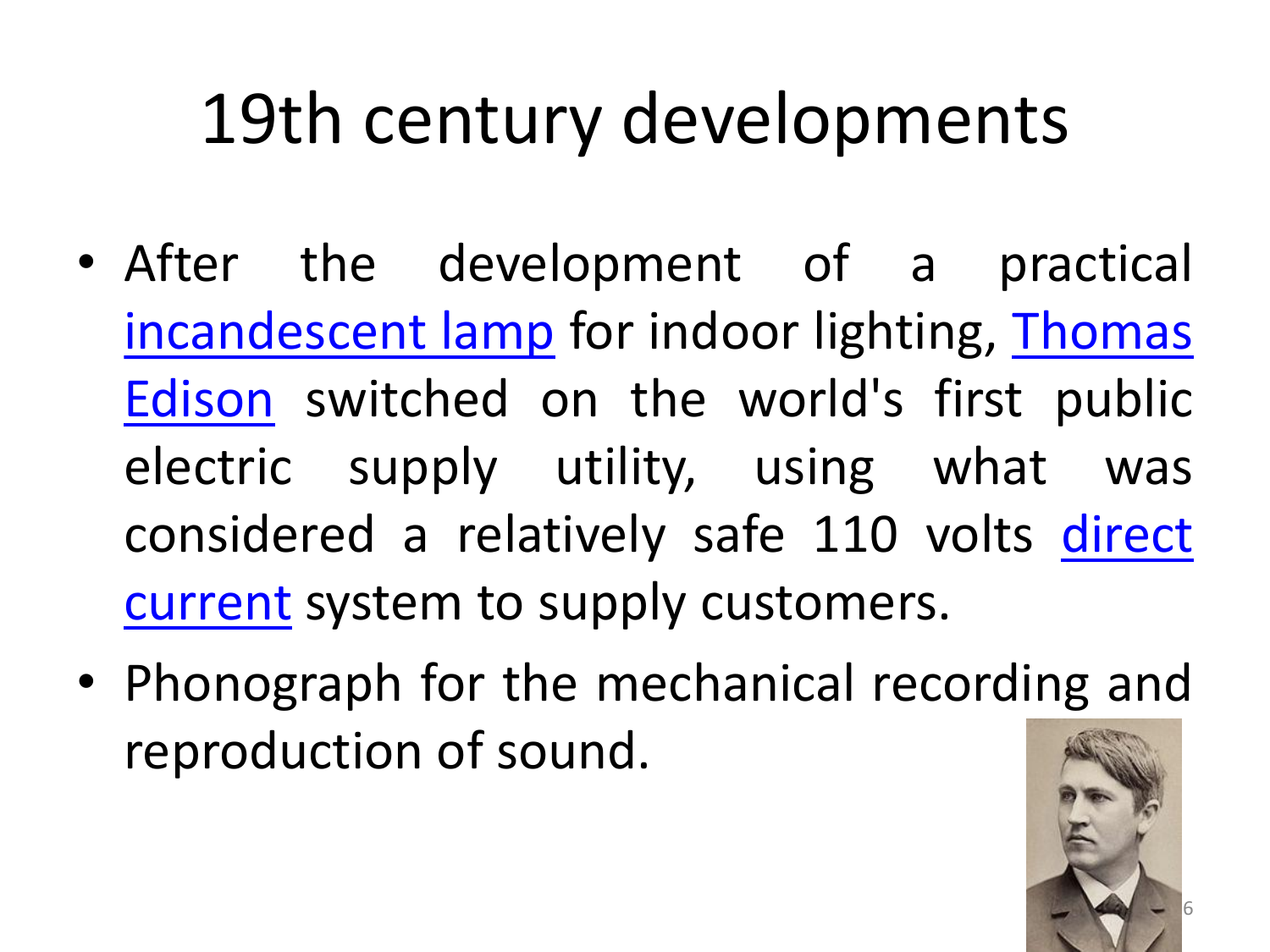- He is often credited with establishing the first industrial research [laboratory.](https://en.wikipedia.org/wiki/Research_laboratory)
- In the US there was a rivalry, primarily between a Westinghouse AC and the Edison DC system known as the "War of [Currents](https://en.wikipedia.org/wiki/War_of_Currents)".

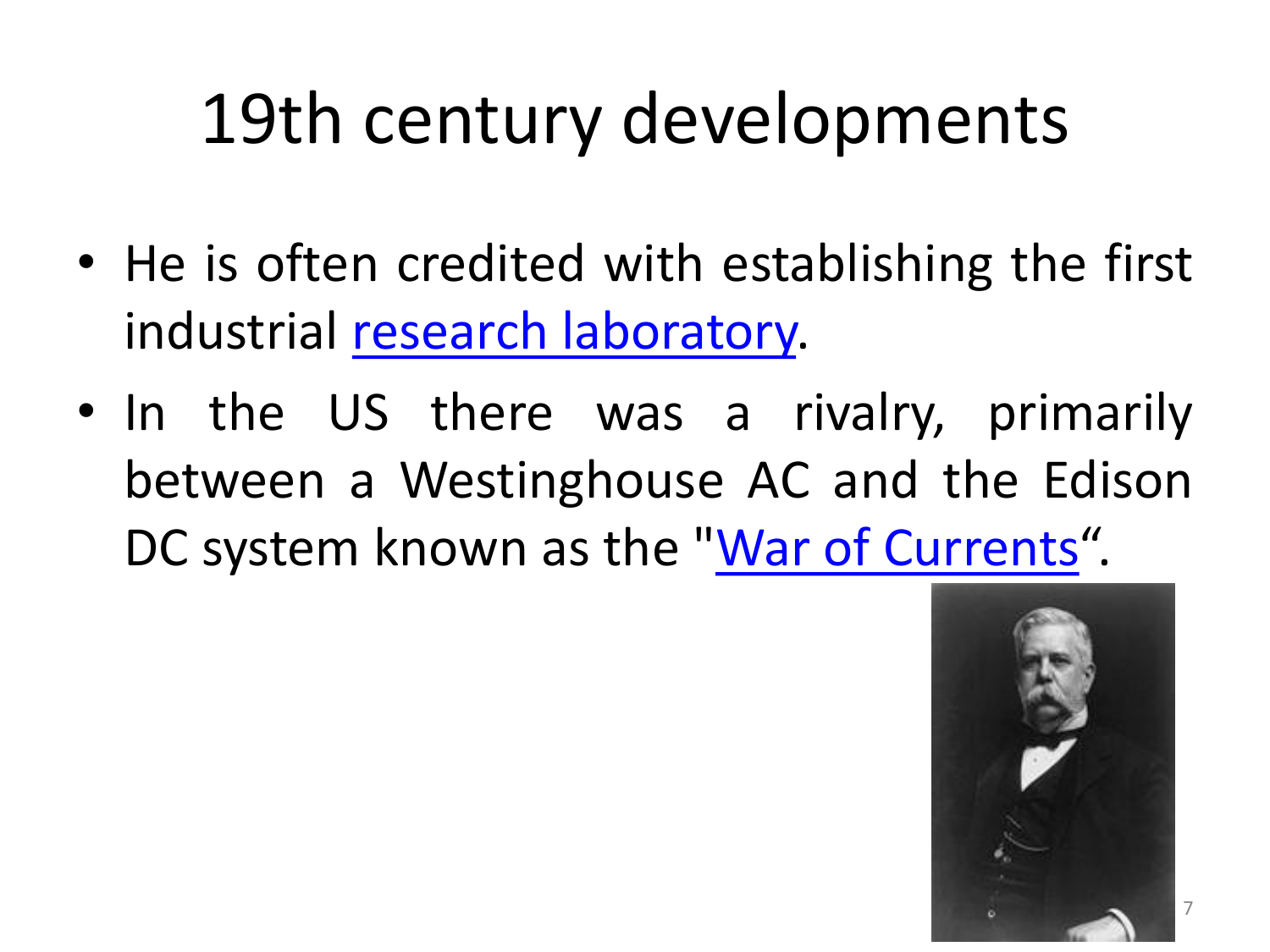• Charles Proteus [Steinmetz](https://en.wikipedia.org/wiki/Charles_Proteus_Steinmetz) helped foster the development of alternating current that made possible the expansion of the electric power industry in the United States, formulating mathematical theories for engineers.

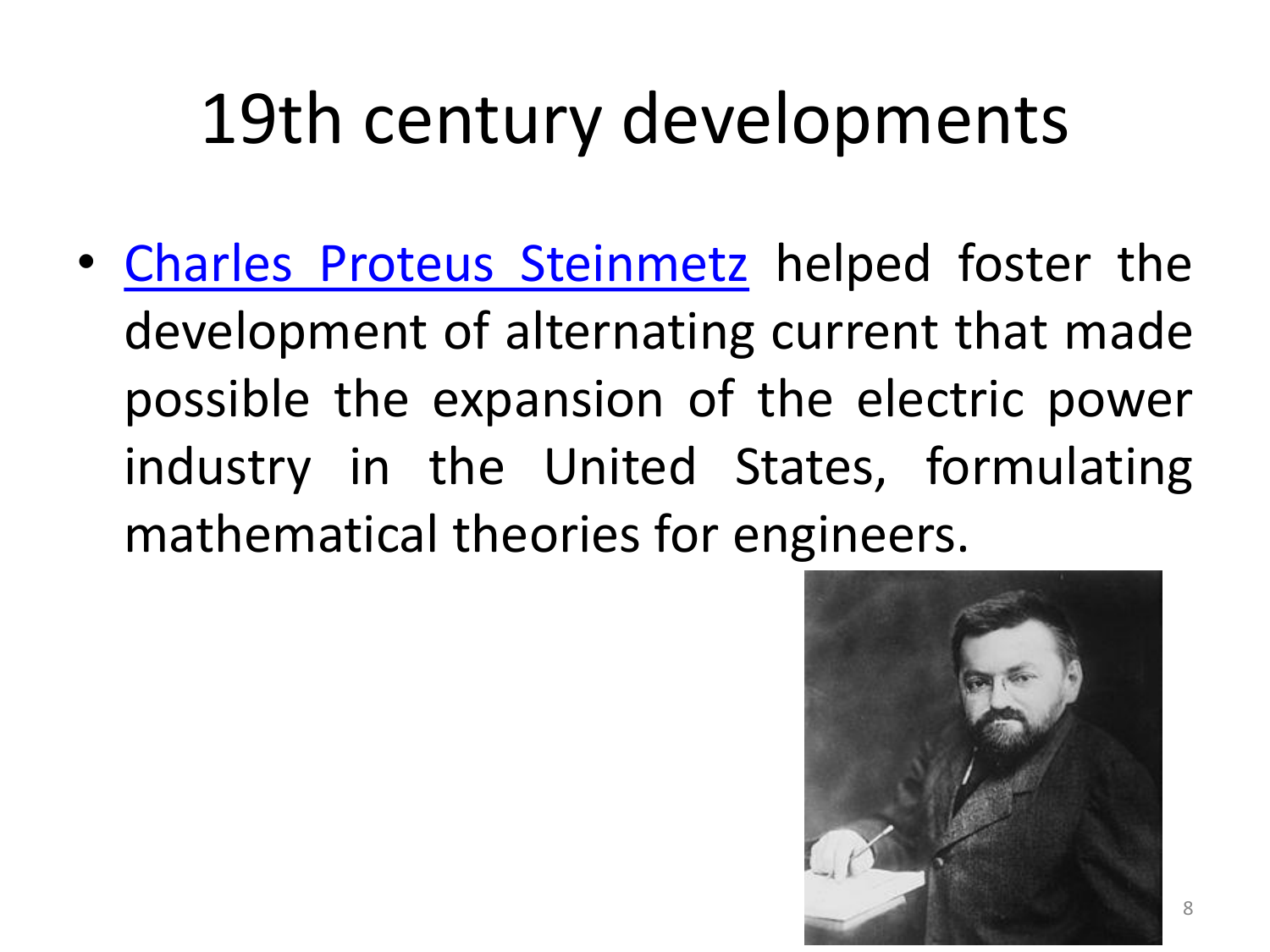• In his classic [UHF](https://en.wikipedia.org/wiki/Ultra_high_frequency) experiments of 1888, [Heinrich](https://en.wikipedia.org/wiki/Heinrich_Hertz) Hertz demonstrated the existence of electromagnetic waves (radio [waves\)](https://en.wikipedia.org/wiki/Radio_waves)

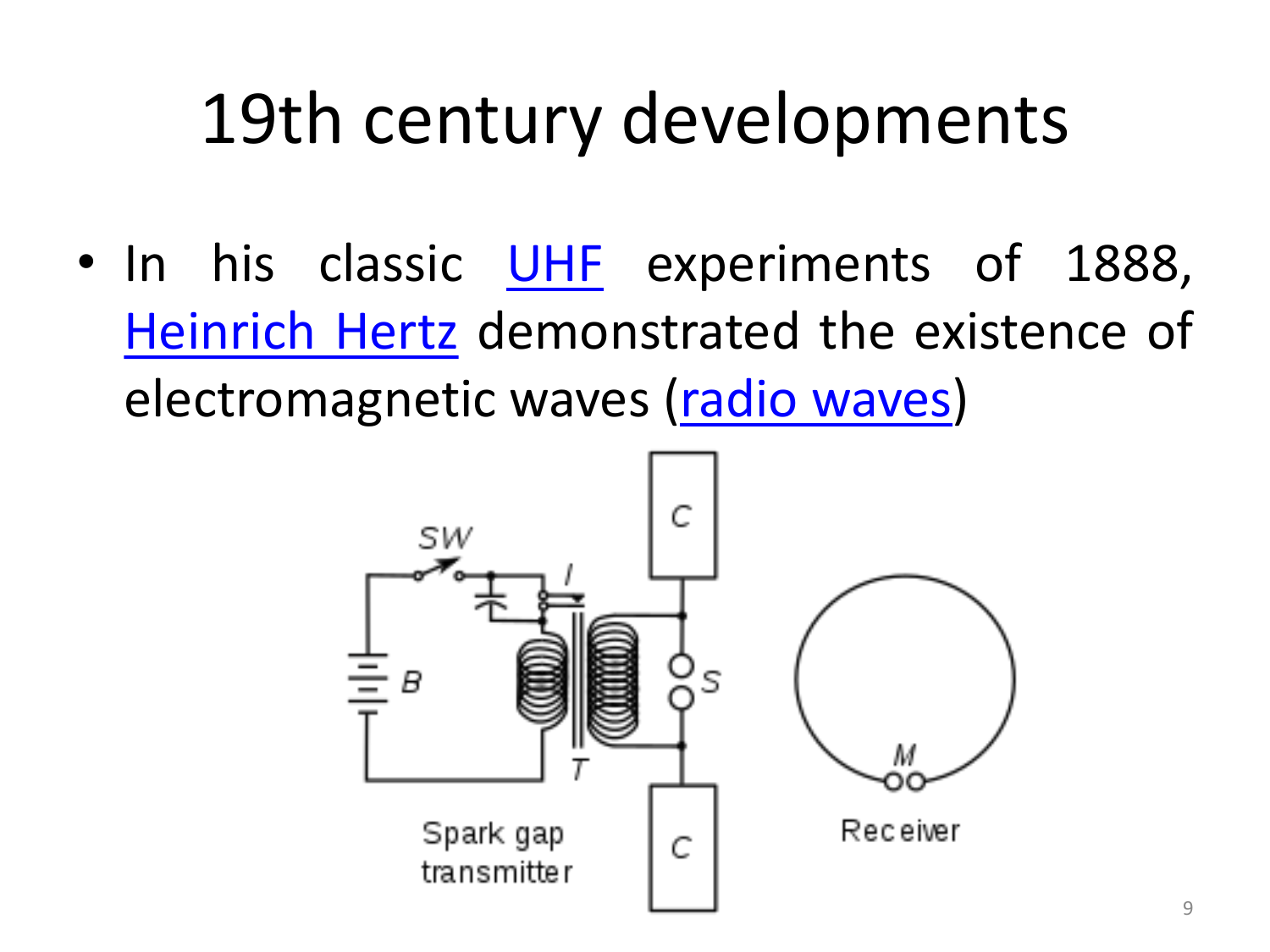• Guglielmo Marconi was an inventor and [electrical](https://en.wikipedia.org/wiki/Electrical_engineering) engineer, known for his pioneering work on long-distance radio [transmission,](https://en.wikipedia.org/wiki/Radio_transmission) [development](https://en.wikipedia.org/wiki/Radio_telegraph) of [Marconi's](https://en.wikipedia.org/wiki/Marconi) law, and a radio telegraph system.

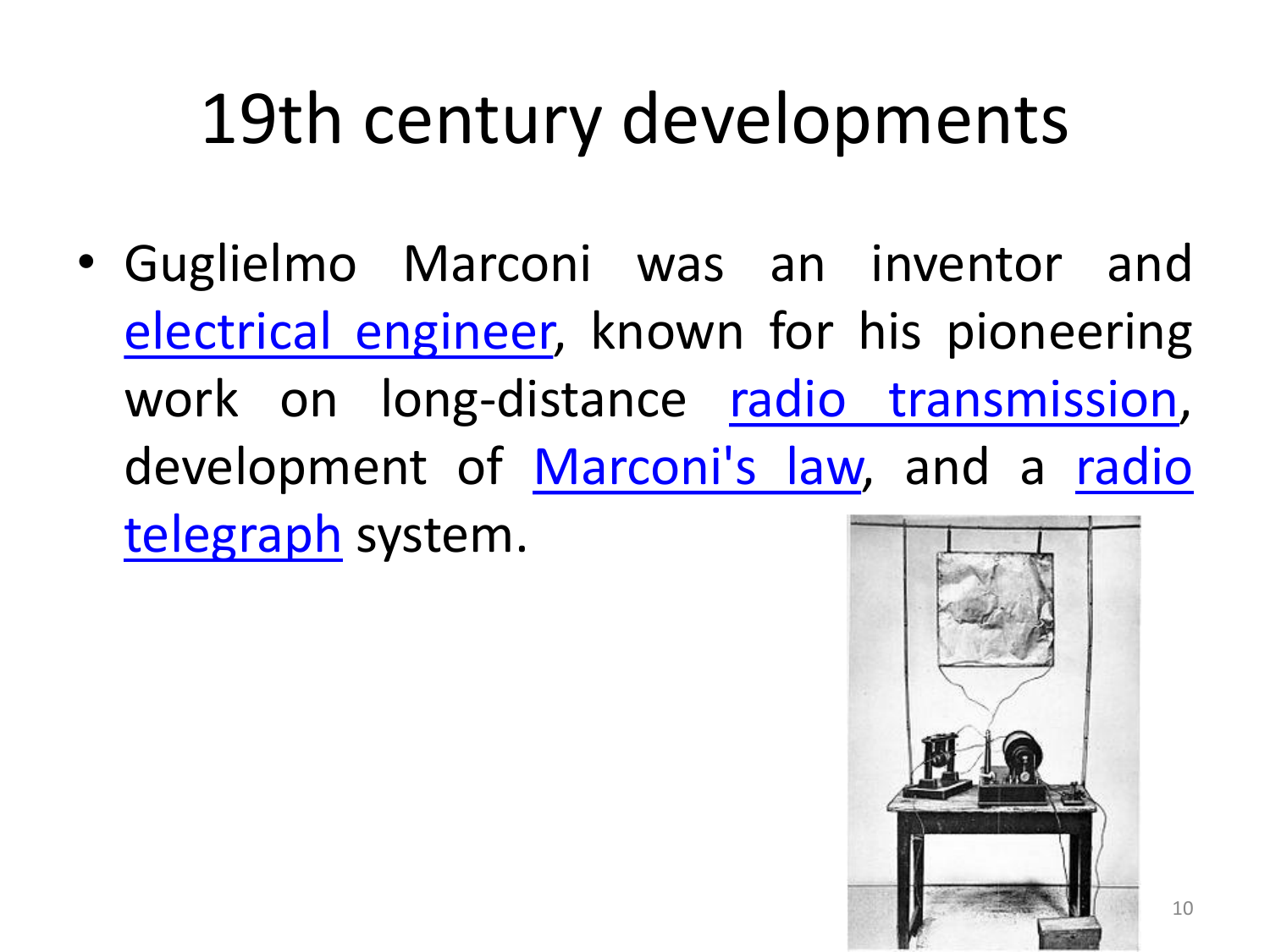- John [Fleming](https://en.wikipedia.org/wiki/John_Ambrose_Fleming) invented the first radio tube, the [diode](https://en.wikipedia.org/wiki/Vacuum_tube), in 1904.
- He also established the [left-hand](https://en.wikipedia.org/wiki/Fleming) rule for electric motors.

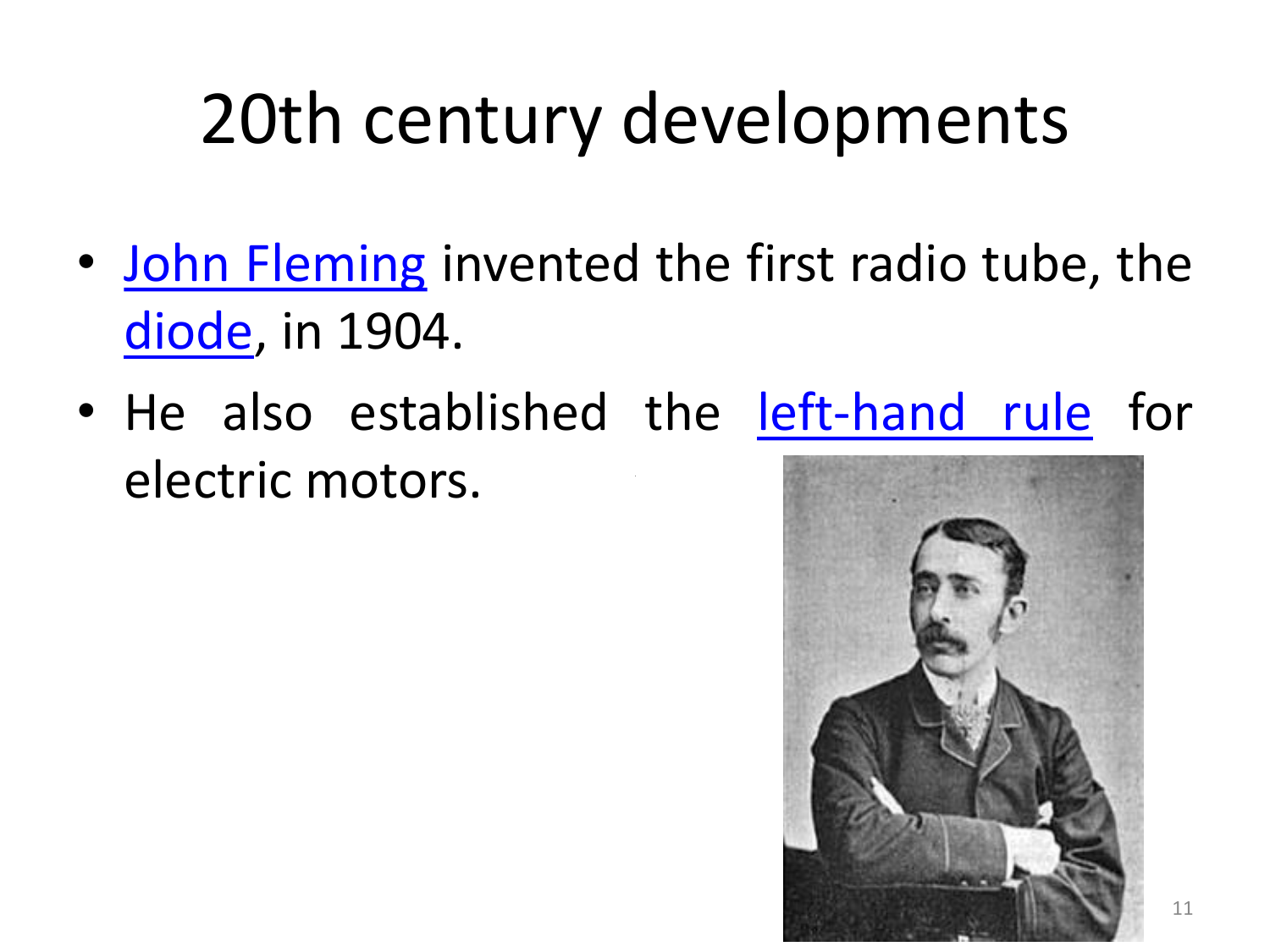- Reginald [Fessenden](https://en.wikipedia.org/wiki/Reginald_Fessenden) recognized that a continuous wave needed to be generated to make speech transmission possible, and by the end of 1906 he sent the first radio broadcast of voice.
- Fessenden is best known for the foundations of amplitude [modulation](https://en.wikipedia.org/wiki/Amplitude_modulation) (AM) radio.

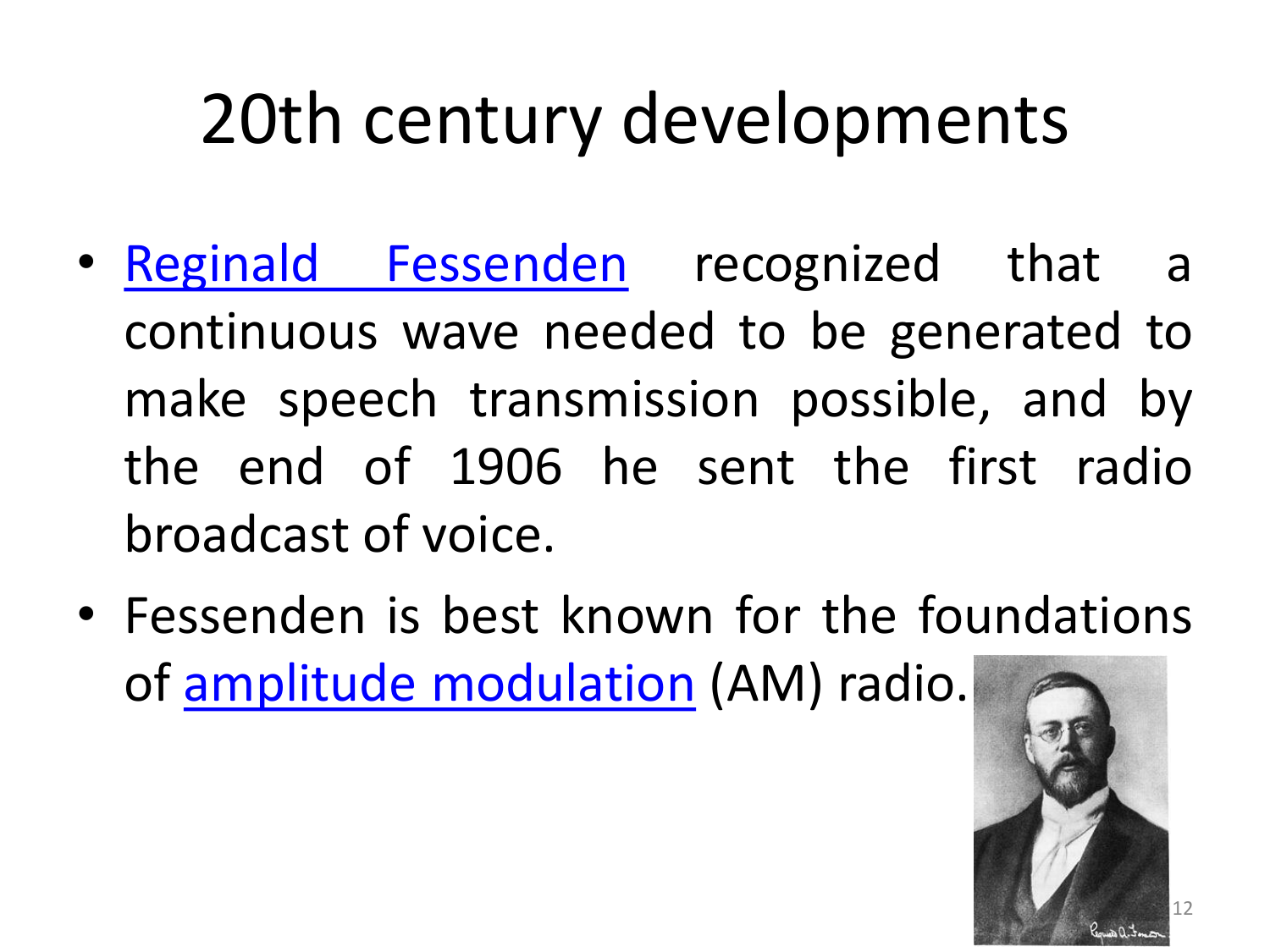• Also in 1906, [Robert](https://en.wikipedia.org/wiki/Robert_von_Lieben) von Lieben and Lee De Forest [independently](https://en.wikipedia.org/wiki/Lee_De_Forest) developed the amplifier tube, called the [triode.](https://en.wikipedia.org/wiki/Vacuum_tube)



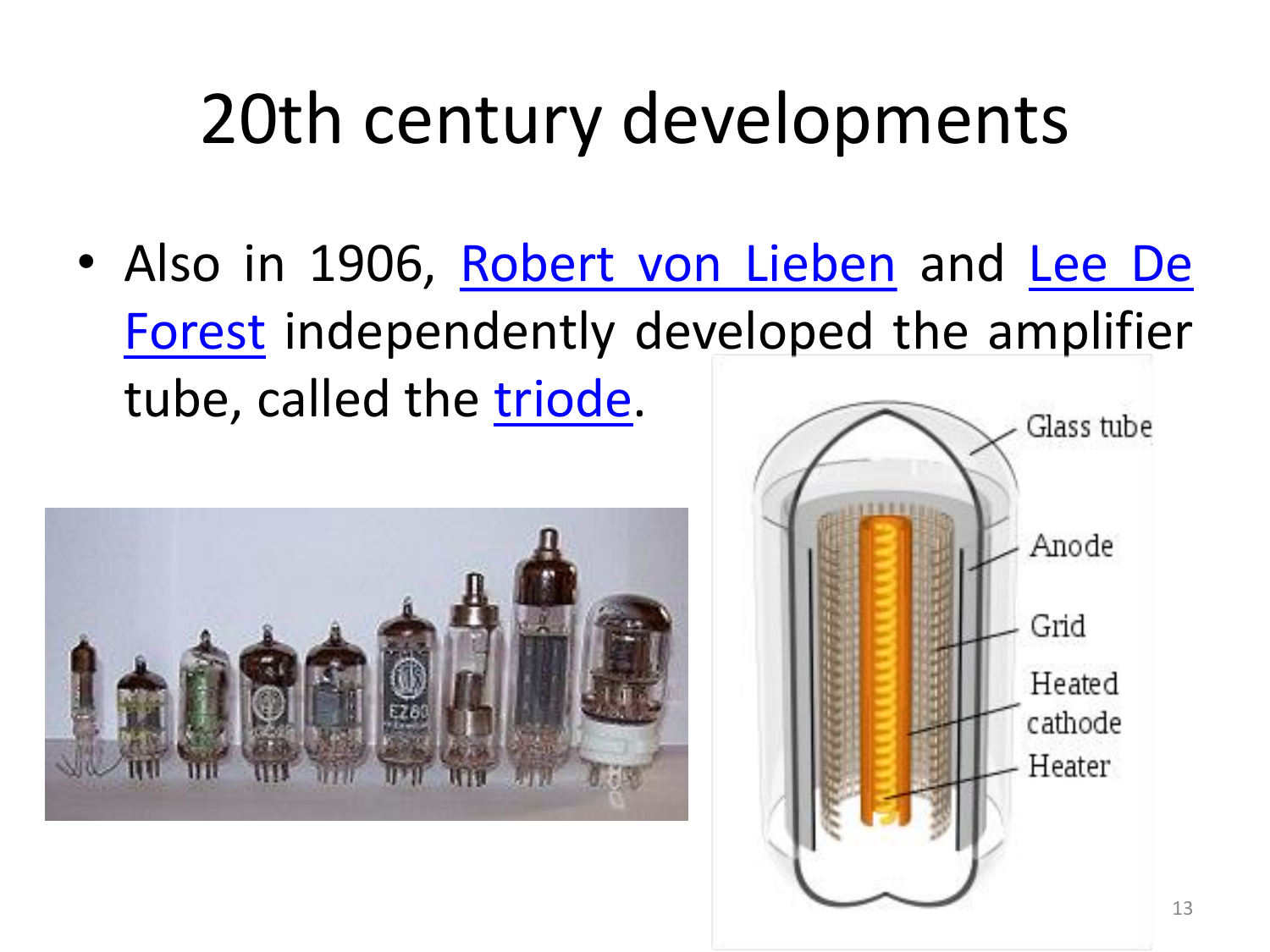- Edwin Howard [Armstrong](https://en.wikipedia.org/wiki/Edwin_Howard_Armstrong) enabling technology for [electronic](https://en.wikipedia.org/wiki/Television) television, in 1931.
- He is best known for developing FM (frequency [modulation\)](https://en.wikipedia.org/wiki/Frequency_modulation) radio and the [superheterodyne](https://en.wikipedia.org/wiki/Superheterodyne) receiver system.
- He held 42 patents including wide-band FM radio and FM Doppler radar.

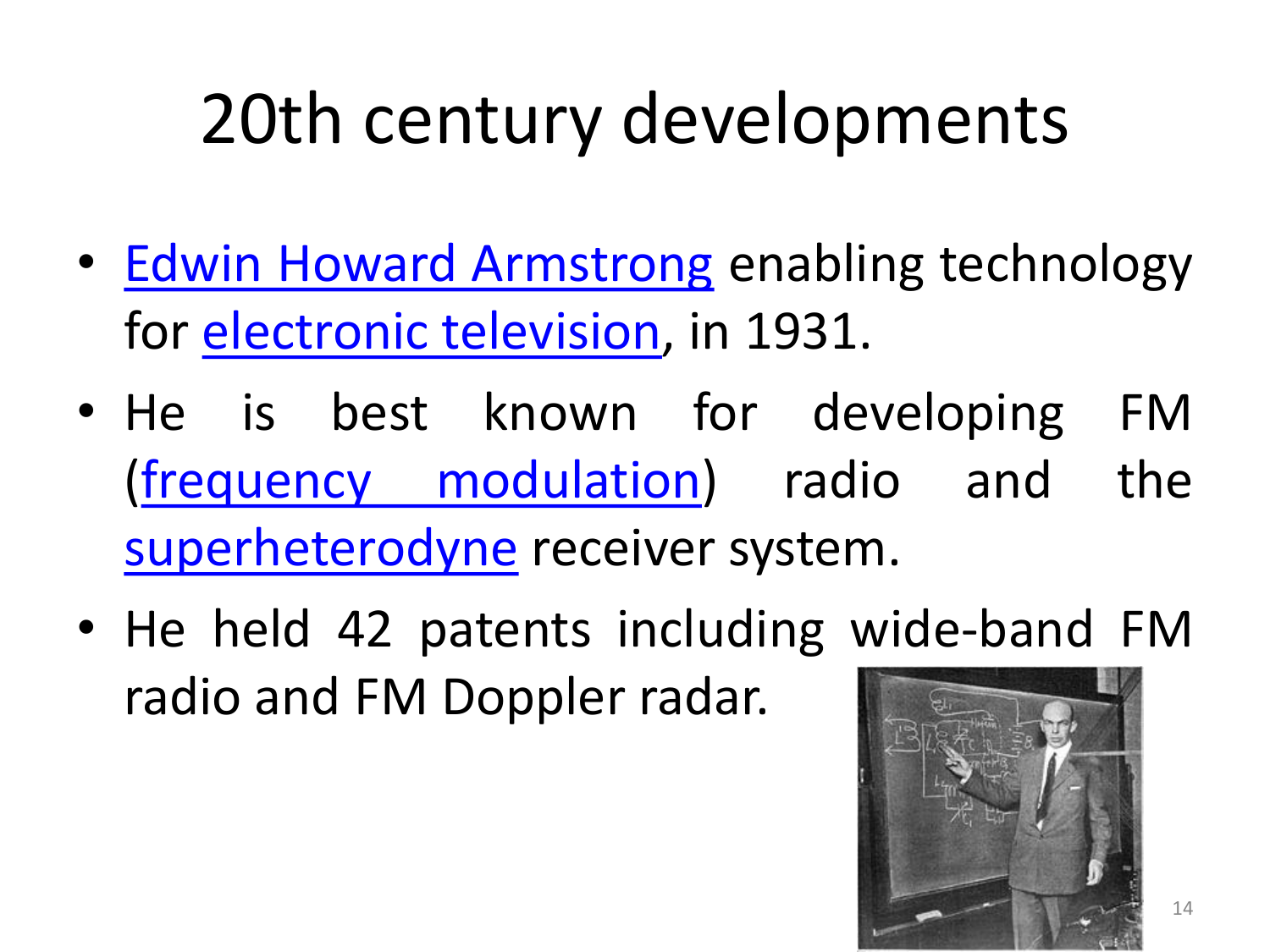- **The second world war** saw tremendous advances in the field of electronics.
- These studies were published after the war in 'Radio [Communication](https://en.wikipedia.org/w/index.php?title=Radio_Communication_Series&action=edit&redlink=1) Series' published by McGraw-Hill in 1946.
- In 1941 [Konrad](https://en.wikipedia.org/wiki/Konrad_Zuse) Zuse presented the [Z3](https://en.wikipedia.org/wiki/Z3_(computer)), the world's first fully functional and programmable computer.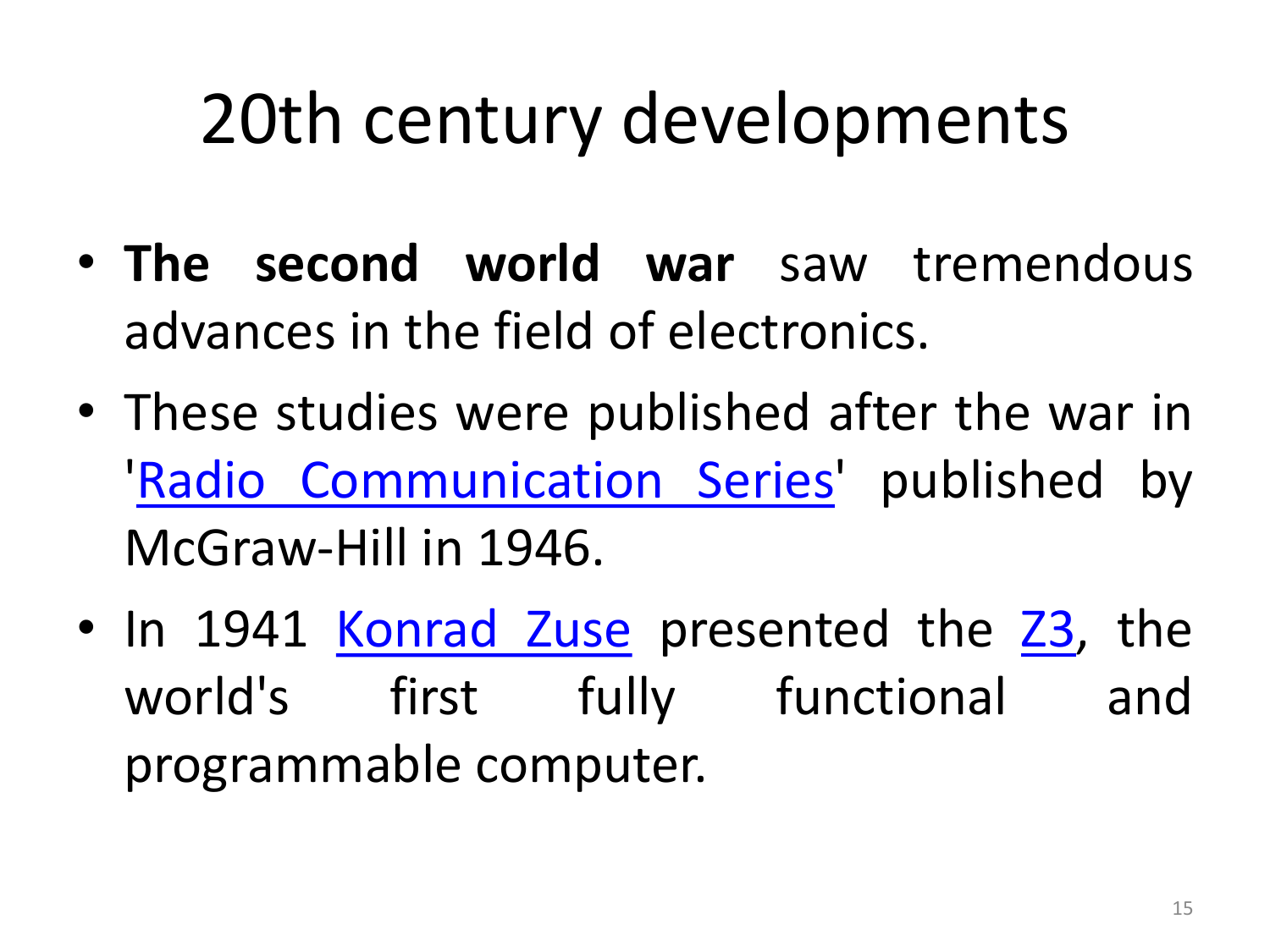- Later, in post war years, consumer devices began to be developed.
- Electrical engineering field broadened to include modern TV, audio systems, Hi-Fi and latterly computers and microprocessors.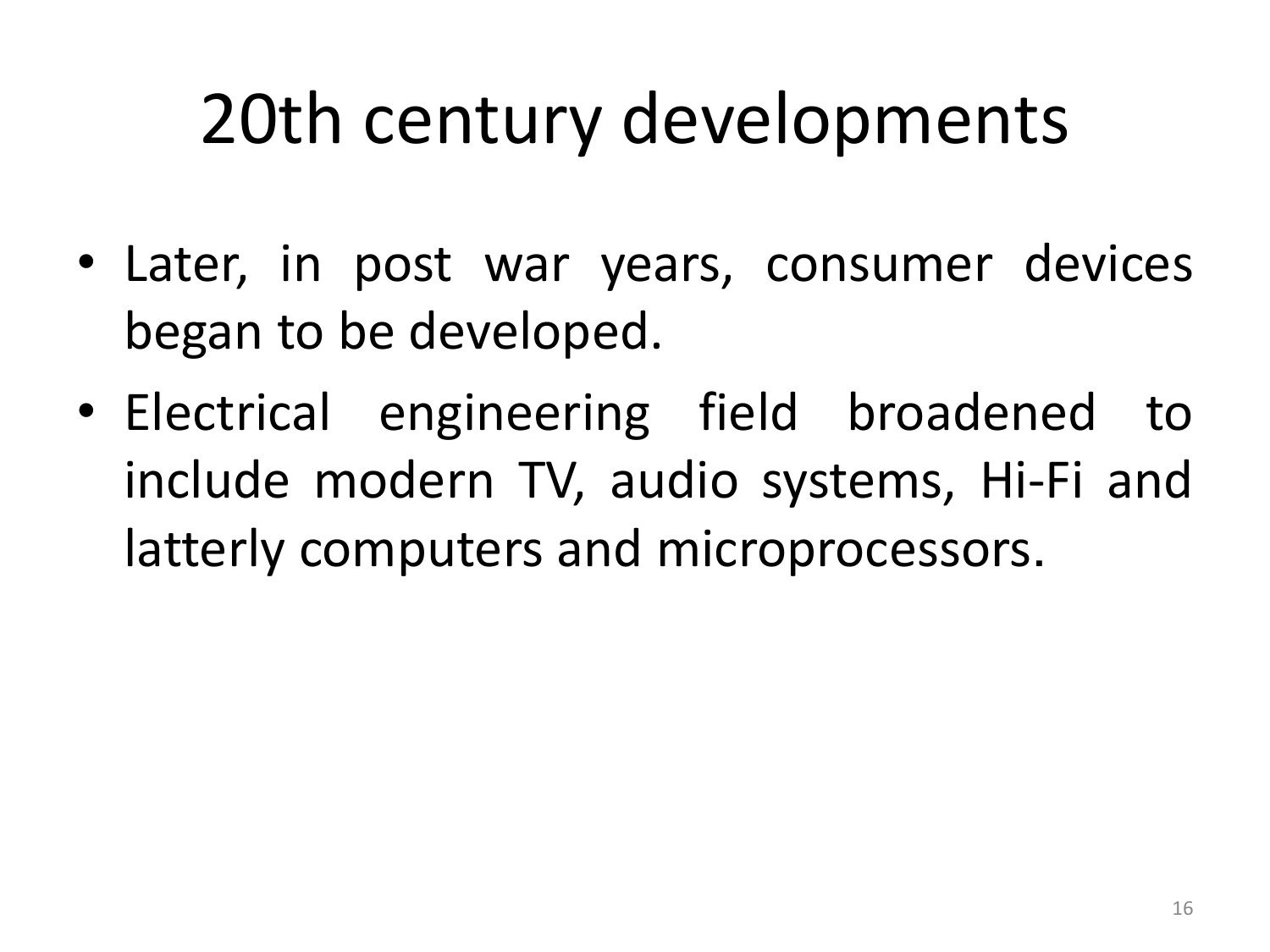• The invention of the [transistor](https://en.wikipedia.org/wiki/Transistor) in 1947 by William B. [Shockley,](https://en.wikipedia.org/wiki/Walter_Brattain) John [Bardeen](https://en.wikipedia.org/wiki/John_Bardeen) and Walter Brattain opened the door for more compact devices. 1953 "Experimental" Philco Surface Barrier Transistor



**GLASS BINGLES**  $350150$ **URFACE BARRI** TRANSISTOR  $1953$ Original hand-written description "Experimental" Transistor **Philco Marked** information on outside of tube box **Production Model Close-Up View Surface Barrier Transistor Actual Size Production Model Enlarged View**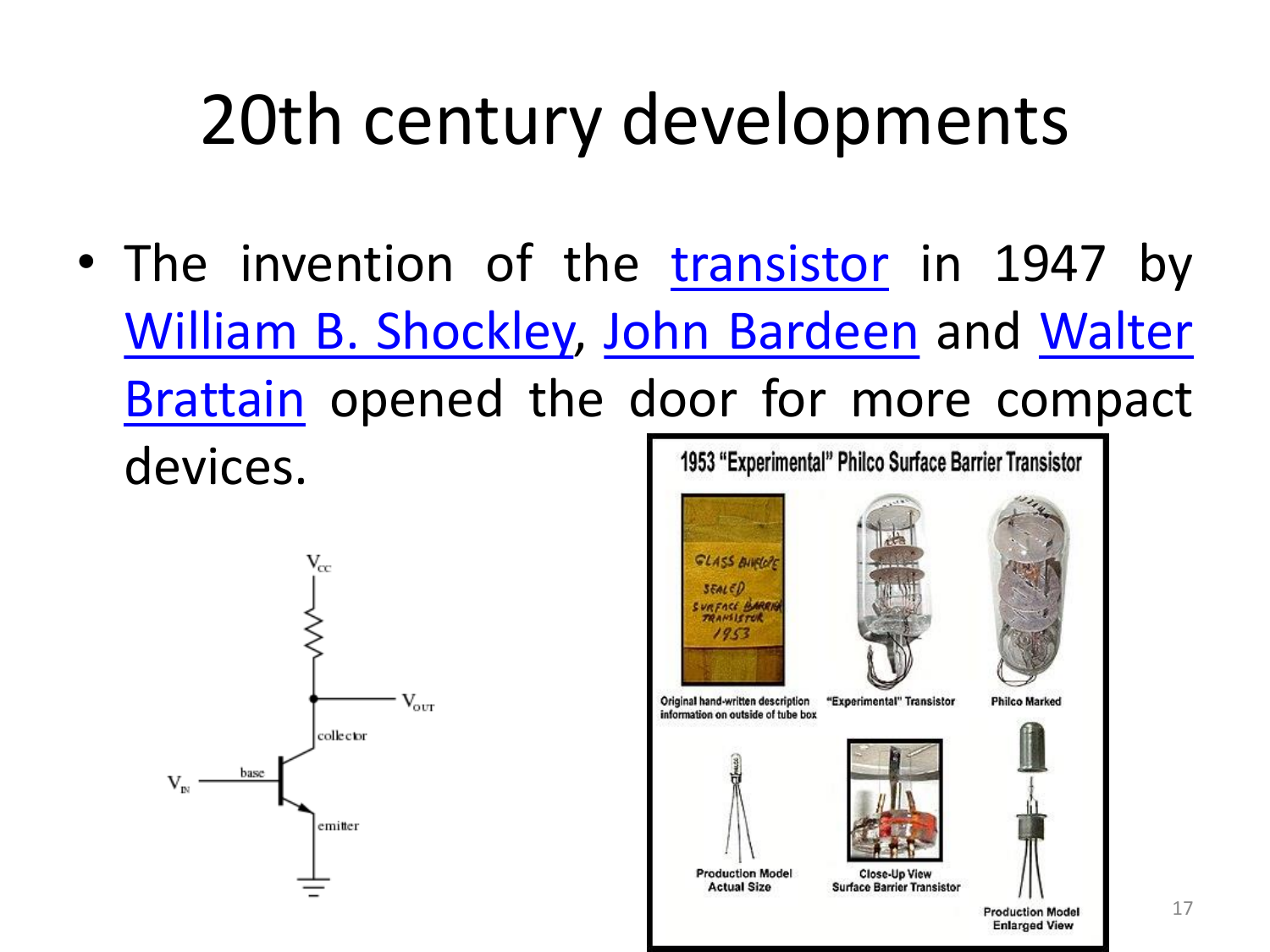• This invention led to the development of the [integrated](https://en.wikipedia.org/wiki/Integrated_circuit) circuit in 1958 by Jack [Kilby](https://en.wikipedia.org/wiki/Jack_Kilby) and independently in 1959 by [Robert](https://en.wikipedia.org/wiki/Robert_Noyce) Noyce.



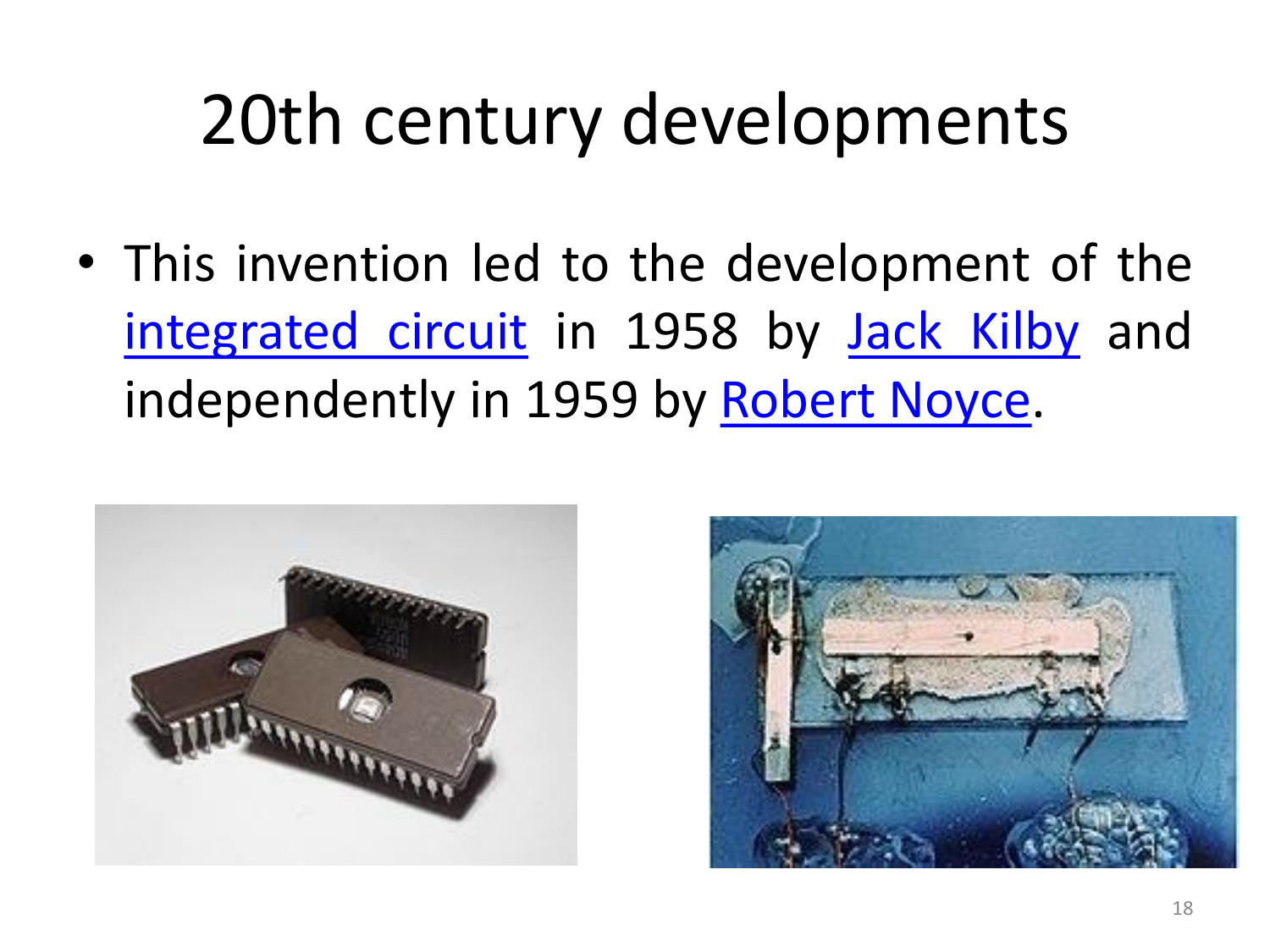- In the mid to late 1950s, the term radio engineering gradually gave way to the name electronics engineering, which then became a stand-alone university degree subject.
- In 1968 [Marcian](https://en.wikipedia.org/wiki/Marcian_Hoff) Hoff invented the first [microprocessor](https://en.wikipedia.org/wiki/Microprocessor) at [Intel](https://en.wikipedia.org/wiki/Intel) and thus ignited the development of the personal [computer.](https://en.wikipedia.org/wiki/Personal_computer)

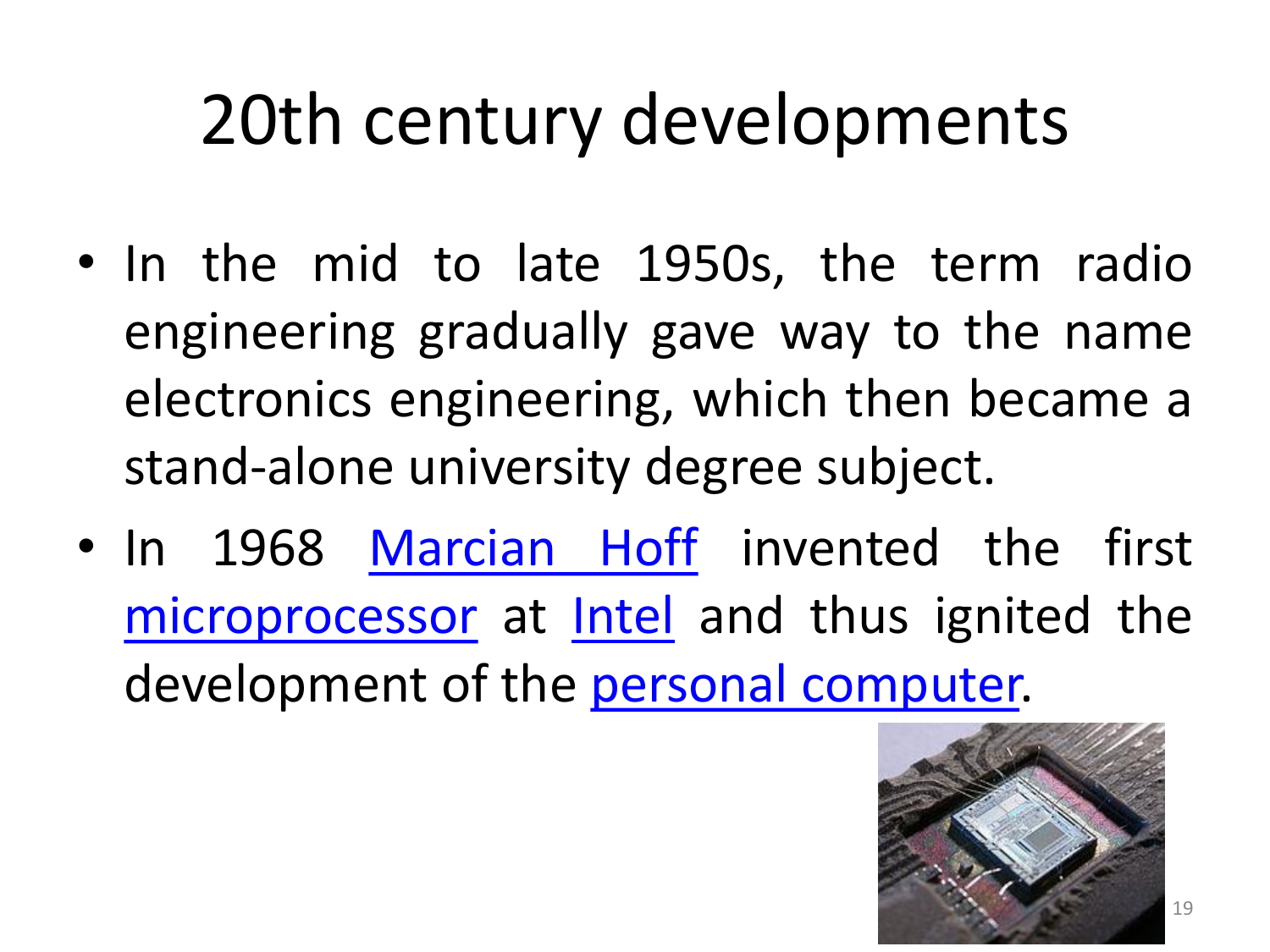• The first realization of the microprocessor was the Intel [4004](https://en.wikipedia.org/wiki/Intel_4004), a 4-bit processor developed in 1971, but only in 1973 did the Intel [8080,](https://en.wikipedia.org/wiki/Intel_8080) an 8-bit processor.